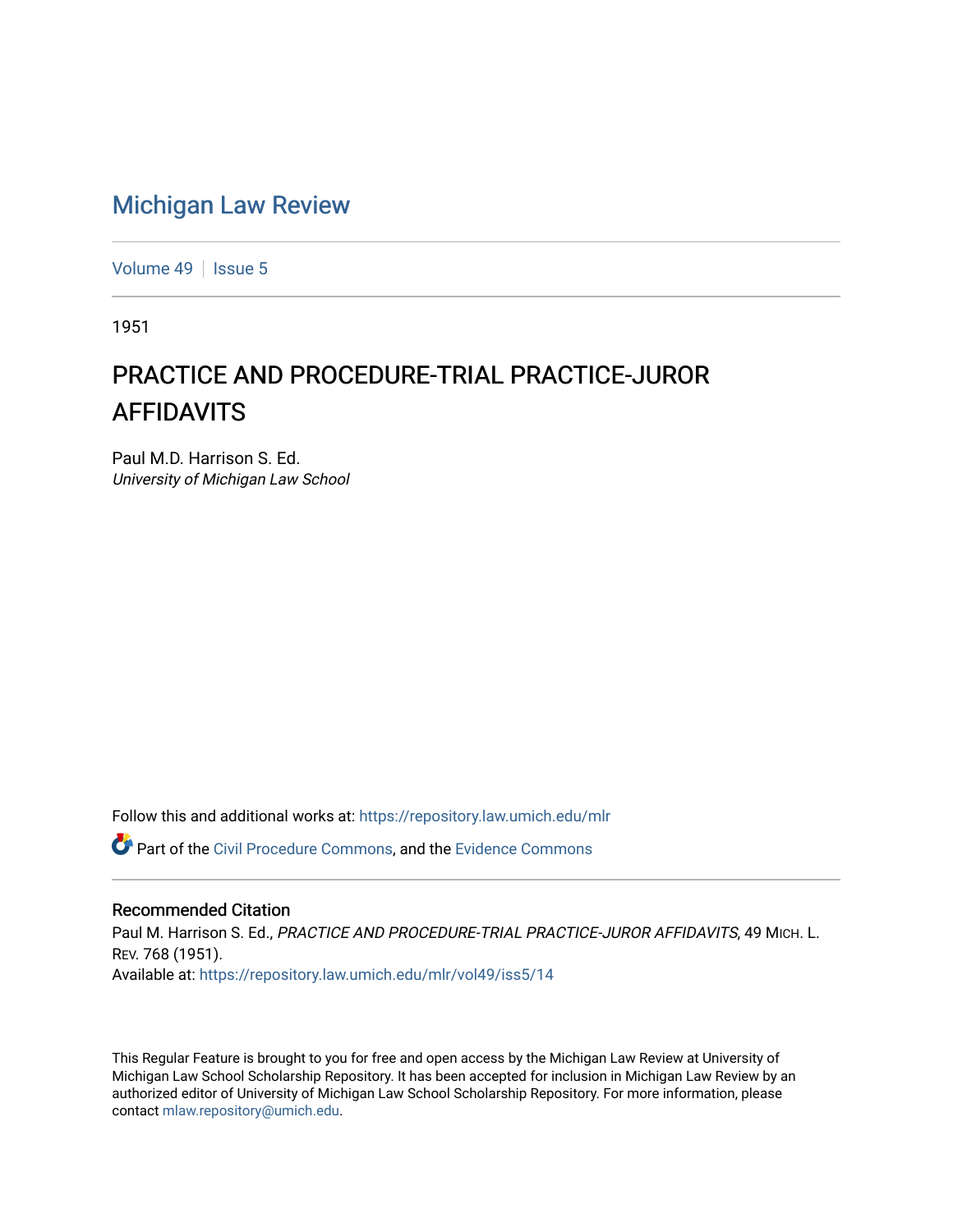PRACTICE AND PROCEDURE-TRIAL PRACTICE-JUROR AFFIDAVITS-The jury, in an action for trespass, returned a verdict in favor of the plaintiff and thereafter separated after being dismissed by the court. Subsequently, a juror reported to the court that the verdict as returned did not express the actual agreement of the jury. Five days after dismissal the jury was recalled and, upon being polled, unanimously agreed that the verdict as returned did not represent the actual agreement of the jury due to an error in computation.<sup>1</sup> The jury was sent back to the jury room under instructions to refigure the verdict only upon evidence already presented in the prior trial. A \$500 verdict in favor of the plaintiff was thereafter returned. *Held,* reversed. The trial court acted properly in receiving the statements of the juror that the verdict as returned did not express the actual agreement of the jury, but the verdict should have been set aside and a new trial granted. *Kennedy v. Stocker*, (Vt. 1950) 70 A. (2d) 587.

Under the so-called non-impeachment rule, it is generally recognized that courts will not receive a juror's affidavit or statement evidencing misconduct or the use of improper methods by the jury in reaching a verdict.2 However, this rule is usually held to be inapplicable when the juror's affidavit or statement is offered to show that the verdict as reported to the court does not express the jury's actual agreement.3 Consequently, it has been considered allowable to show such matters as clerical errors,<sup>4</sup> mistake as to forms,<sup>5</sup> and errors in computation<sup>6</sup>

1 It is not entirely clear from the opinion of the court that the jurors themselves stated that an error in computation caused the verdict to be incorrectly reported, but the Supreme Court, in the course of its opinion, accepted this as the reason.

<sup>2</sup>8 W1GMORE, EVIDENCE, 3d ed., §§2349, 2354 (1940).

<sup>3</sup>Pelzer Mfg. Co. v. Hamburg-Bremen Fire Ins. Co., (C.C. S.C. 1896) 71 F. 826; Young v. United States, (10th Cir. 1947) 163 F. (2d) 187, cert. den. 332 U.S. 770, 68 S.Ct. 83 (1947); Setzer v. Latimer, 40 Ga. App. 247, 149 S.E. 281 (1929); Drainage District No. 2 v. Extension Ditch Co., 32 Idaho 314, 182 P. 847 (1919); *contra,* McKin- . ley v. First National Bank of Crawfordsville, 118 Ind. 375, 21 N.E. 36 (1888). Some states have statutes which have been interpreted to exclude affidavits or statements. See Phipps v. Patterson, (Cal. App. 1938) 81 P. (2d) 437.

<sup>4</sup>Wirt v. Reid, 138 N.Y. App. 760, 123 N.Y.S. 706 (1910); Caylat v. Houston E & W Texas Ry. Co., 113 Tex. 131, 252 S.W. 478 (1923).

<sup>5</sup>Carlson v. Adix, 144 Iowa 653, 123 N.W. 321 (1909); Setzer v. Latimer, 40 Ga. App. 247, 149 S.E. 281 (1929).

<sup>6</sup>McCabe Lumber Co. v. Beaufort County Lumber Co.;,187 N.C. 417, 121 S.E. 755 (1924).